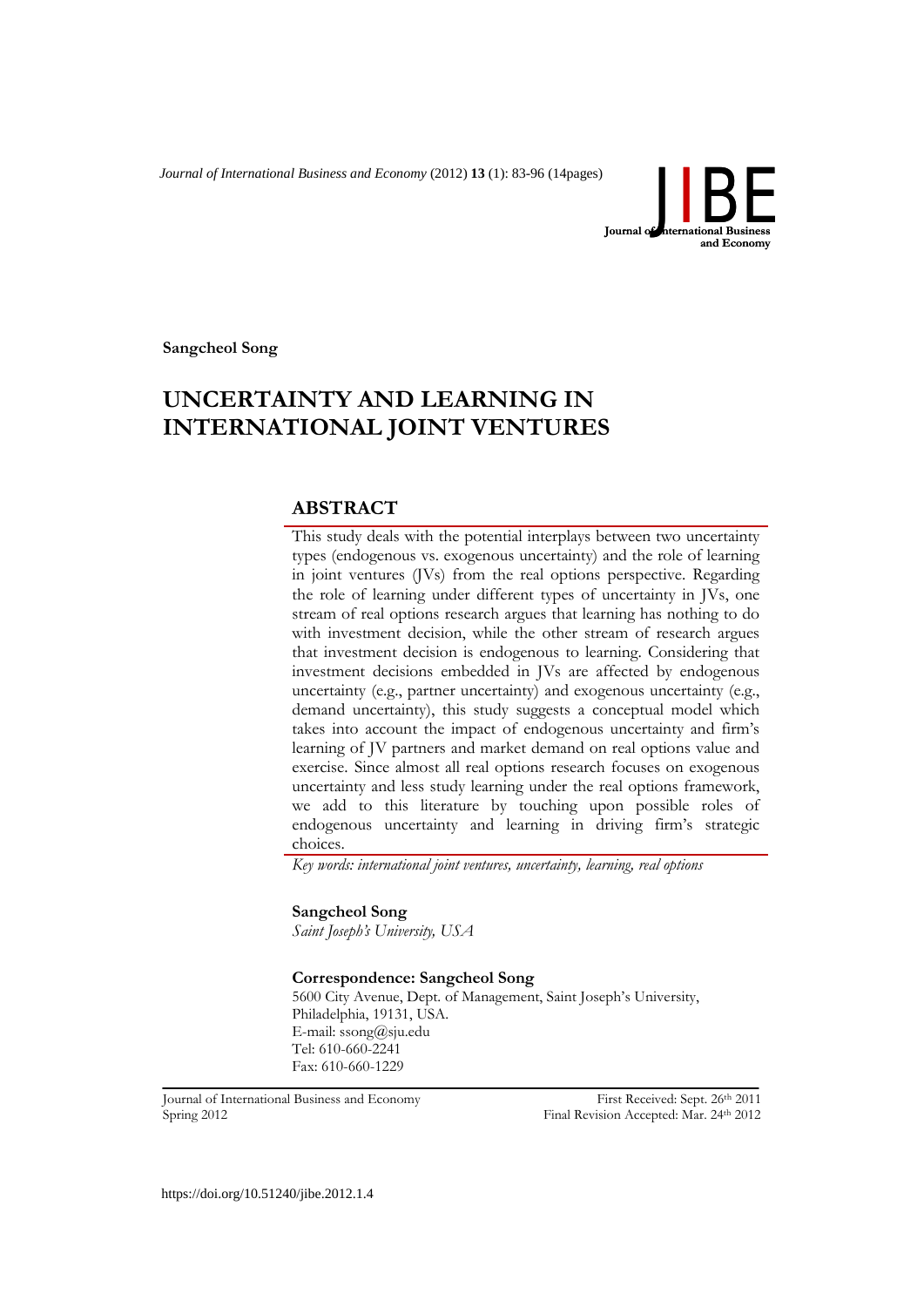## **INTRODUCTION**

Multinational companies (MNCs) face multiple types of external uncertainty associated with fluctuations in exchange rates, demands, or institutions (Chung and Beamish, 2005; Chung, Lee, Beamish, and Isobe, 2010; Cuypers and Martin, 2010; Kogut, 1991; Kumar, 2005; Santoro and McGill 2005; Vassolo, Anand, and Folta, 2004). Real options view argues that under the conditions of heightened uncertainty, it is recommended that a firm have real options, future decision rights embedded in its investment, by investing at comparatively lower level (e.g., international joint ventures (IJVs)) than wholly-owned subsidiaries or acquisitions (Cuypers and Martin, 2010; Kogut, 1991; Kumar, 2005; Tong, Reuer, and Peng, 2008). Considering the irreversibility and sunk-cost risks of investments, shared ownership with other companies can reduce a firm's potential downside risks (Cuypers and Martin, 2010; Reuer and Leiblein, 2000; Tong, Reuer, and Peng, 2008). Additionally, a relatively smaller-sized investment in an uncertain environment allows MNCs to engage in subsequent decisions in incremental ways with smaller risks (Chi, 2000; Chi and McGuire, 1996; Folta, 1998; Kogut, 1991).

The extant IJV literature taking real options view makes two assumptions. First, real option value primarily originates from options-like investments under "exogenous uncertainty," sourced by price, market, or technology (Folta, 1998; Kogut, 1991; Kumar, 2005; Vassalo, Anand, and Folta, 2004). Meanwhile, it is argued that endogenous uncertainty is irrelevant for the real options argument because this uncertainty can be resolved by firms' actions (Chi and Seth, 2002; Cuypers and Martin, 2010; Folta, 1998; McDonald and Siegel, 1986; Roberts and Weitzman, 1981). Second, it is argued that real options with a discretionary nature are therefore valued and exercised only following arrival of external information (Adner and Levinthal, 2004a, 2004b). In contrast, pathdependent and open-ended learning is assumed to have nothing to do with traditional real options logic (Adner and Levinthal, 2004a, 2004b; Cuyper and Martin, 2010).

However, two fundamental questions relating to these assumptions remain unsolved. First, given that more than one company is involved in an IJV and partner capability or credibility could therefore be primary sources of uncertainty, and endogenous uncertainty may affect the realization of real options value embedded in IJVs. What if endogenous uncertainty interacts with exogenous uncertainty, influencing the value and exercise of real options embedded JVs? Second, although the literature notes that certain types of real options provide the firm with flexibility to learn (i.e., the option to defer, growth option in small scaled investment, etc.), the role of learning within the real options framework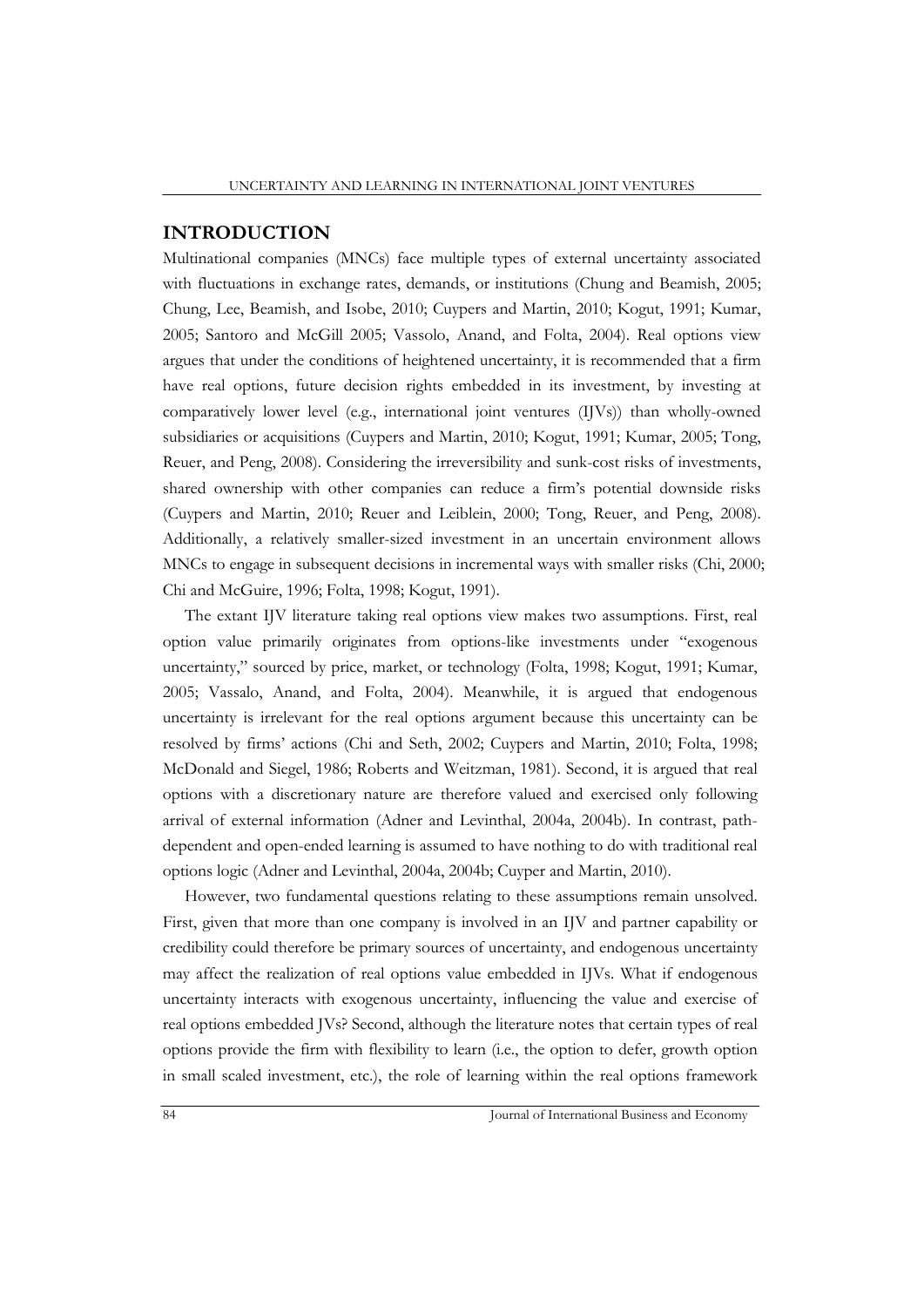remains unanswered. Real option is at least partly endogenous to learning considering that prior learning about market and partner can influence the decision about whether to exercise or not, or how to exercise. Likewise, it remains for us to carefully examine whether or not learning has any relevance to the real options argument.

The purpose of this paper is to discuss uncertainty and learning in IJVs from the real options perspective, and suggests a conceptual model for firm's optimal decisions. The model takes into account endogenous uncertainty and firm's learning of partners and market demand. This is one way to explicitly incorporate managerial considerations into the more economically driven real options theory. Prior studies have dealt with real options arguments and learning separately.

## **LITERATURE REVIEW**

#### **Endogenous vs. exogenous uncertainty in IJVs**

The notion of uncertainty can be characterized as situations where firms can not assess the value of an investment due to randomness or arbitrariness of events in the environment. Real option theorists have focused on exogenous uncertainty as the key driver of the values of real options investments (Folta, 1998; Cuypers and Martin, 2010). Here exogenous uncertainty refers to the volatility of the economic returns caused by unpredictability of the external environment (Chi, 2000; Dixit and Pindyck, 1994; Folta, 1998). For example, uncertainty associated with currency exchange rates is exogenous to the firm since these rates are determined in atomistic markets (Campa, 1994). Uncertainty over the economic value of an exchange, including that relating to price, markets, and technology, is the issue of concern to firms investing in real options (Folta, 1998; Kogut, 1991; Kumar, 2005; Santoro and McGill, 2005; Vassalo, Anand, and Folta, 2004).

While exogenous uncertainty is a key element in the real options argument, endogenous uncertainty is not an important issue in this regard. While endogenous uncertainty is controllable by firms' effort, for example, by engaging in more learning, exogenous uncertainty indicates that firms cannot predict and valuate it exactly and so firms cannot control it (Chi and Seth, 2002; Cuypers and Martin, 2007; Folta, 1998; McDonald and Siegel, 1986; Roberts and Weitzman, 1981). Regarding the relationship of these two uncertainty types and the theoretical boundary of real options, Adner and Levinthal (2004a) argue that firm's effort to learn to reduce endogenous uncertainty allows them to sometimes discover new and unanticipated opportunities and paths and thus to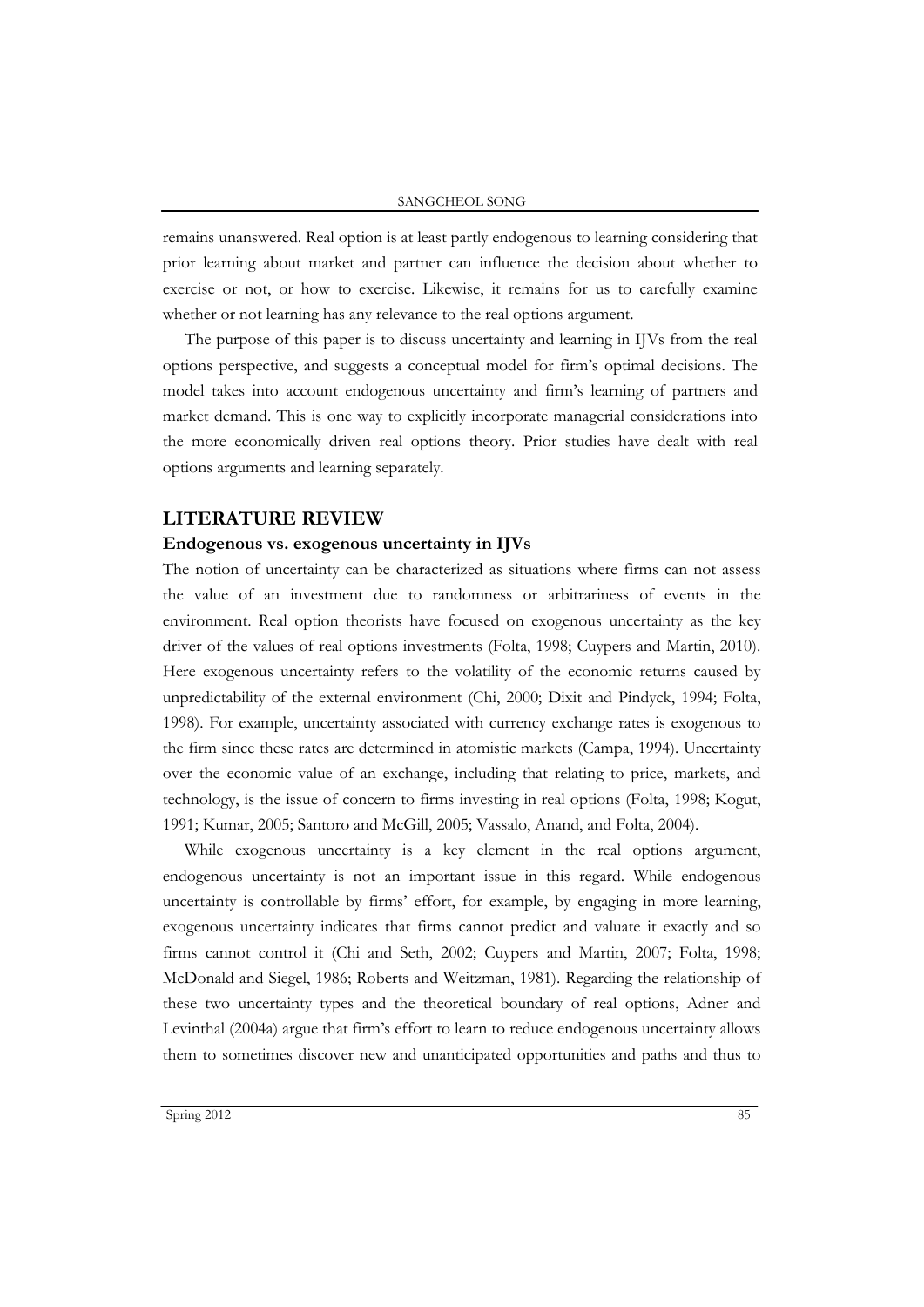invest and commit resources rather than to wait. They also argue that endogenous uncertainty may undermine the discrete nature of real options investments and thus the validity of real options theory as a decision-making tool (Adner and Levinthal, 2004a; Cuypers and Martin, 2010). Relevantly, Cuyper and Martin (2010) empirically compare three exogenous uncertainty types (exchange rate, demand, and institution) with three endogenous uncertainty types (capability, size, and culture) in terms of their impact on the choice of minority ownership in Chino IJVs. They found that JV partners choose minority IJVs ownership under each of three exogenous uncertainty types, while they do not under each of three endogenous uncertainty types. Their findings are in line with the real options argument supporting the firm's choice of real options investment under the influence of exogenous uncertainty.

The question is whether endogenous uncertainty is independent of or interacts with exogenous uncertainty. While financial options are strictly associated with exogenous uncertainty, real options are associated with both endogenous and exogenous uncertainties (McGrath, Ferrier, and Mendelow, 2004). High external uncertainty is positively associated with behavioral uncertainty (Barney and Lee, 2000; Williamson 1985). For example, in JV settings, partners' behavioral uncertainty enhances appropriation concerns and can be further compounded by exogenous shocks (Gulati and Singh, 1998).

Real options theory argues that firms are able to preserve upside gains by increasing their involvement when they capture a favorable market signal while limiting downside losses by giving up this option in cases of unfavorable situations (Trigeorgis, 2002). They can also delay their decision until a later time without exercising or giving up the options. However, in the face of the high management costs associated with endogenous uncertainty, firms in JVs are likely to risk losing this flexibility. If management costs are non-trivial and therefore termination is at hand, firms cannot retain this option value any longer and partially or completely lose this expected options value (Reuer and Leiblein, 2000; Tong and Reuer, 2007). Therefore the actual realization of real options is influenced by the cost of creating and managing real options. No consideration of these costs associated with endogenous uncertainty may lead to a completely incorrect decision as implied in Figure 1.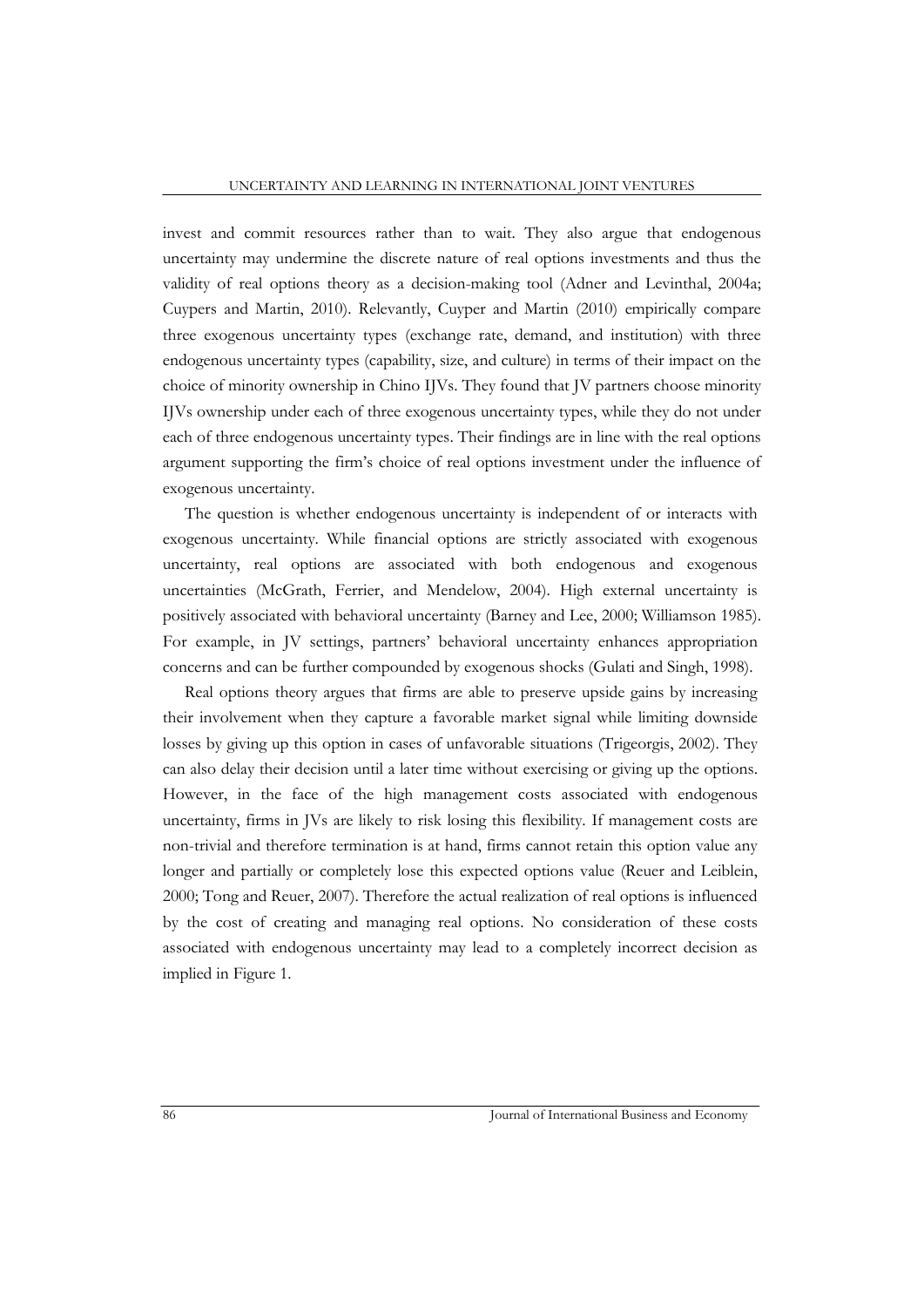

#### **Figure 1: The Impact of Two Uncertainty Types**

## **Learning in IJVs**

According to the real options view, IJVs are considered an entry mode with two main motives: to learn local markets and partners, and in order to retain flexibility (Kogut, 1991; Chi and McGuire, 1996; Chi, 2000; Tong, Reuer, and Peng, 2008). With these objectives, this transitory organizational form has often been used to overcome market uncertainty and hierarchical costs in international business (Reuer, 1998; Tong et al., 2008).

It is widely accepted that the main advantage of an options perspective is its 'wait-andsee' nature. Specifically, firms wait and see until information associated with uncertainty embedded in initial investments and make subsequent decisions including waiting, acquiring, or divesting (Bowman and Hurry, 1993; Dixit and Pindyck, 1994; Folta, 1998; Folta and Miller, 2002; Kogut, 1991; Kogut and Kulatilaka, 2001; Kumar, 2005; McDonald and Siegel, 1986; Pindyck, 1991; Trigeorgis, 2002). By the way, what would be occurring during the time between the creation and the exercise of real options? A simple answer is, firms might be involved in several types of learning activities. By having time before additional investment, firms may gather information about market and partner in alliance for instance, develop capabilities through learning, or wait and see at least.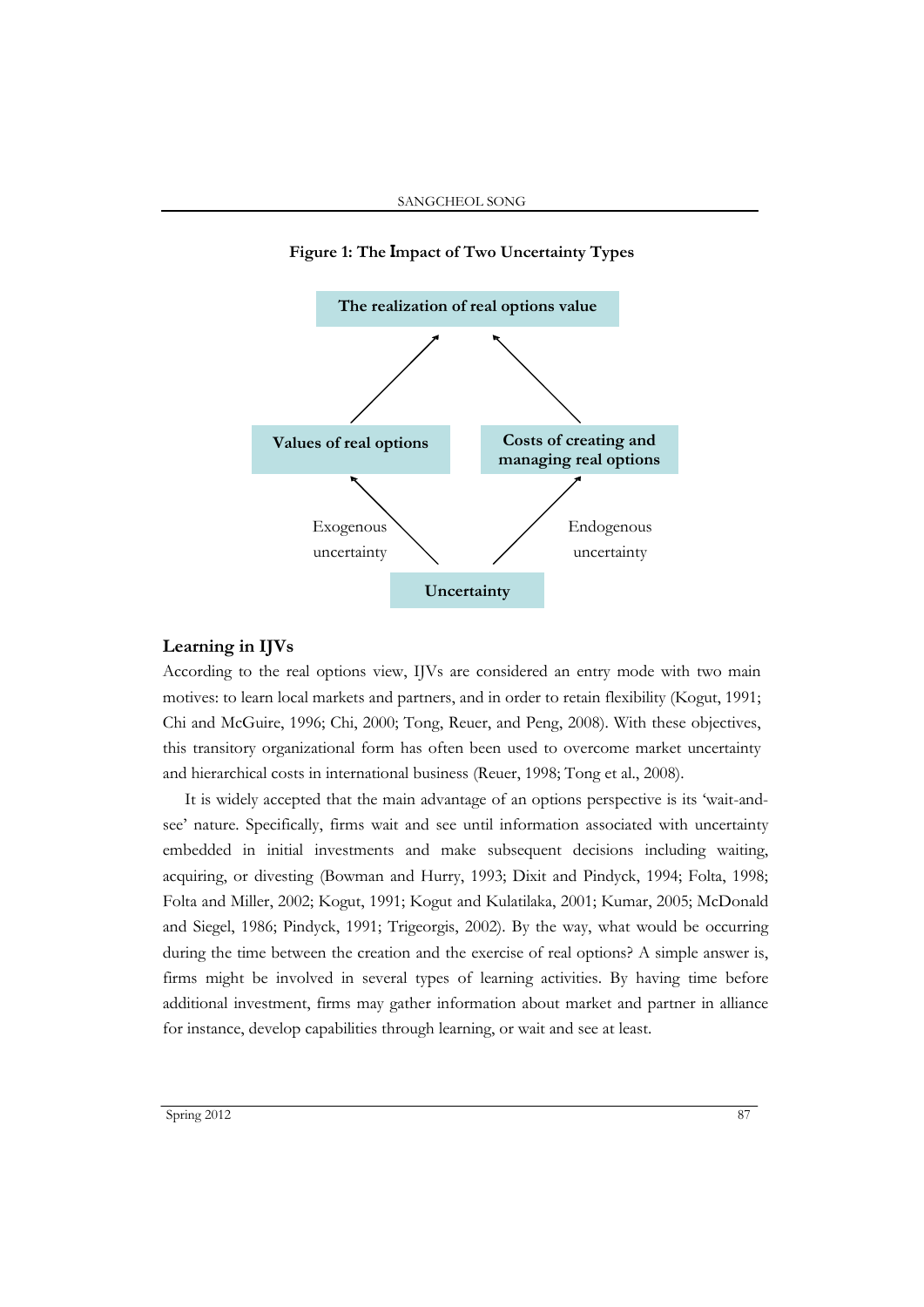Most of the real options literature admits the learning component of the real options framework. However, this learning is viewed as a passive consequence of the delay period. The traditional argument is that only information associated with exogenous uncertainty affects the changes in real options values and the exercise of real options. However, if endogenous uncertainty and learning were taken into account in a specific setting such as JVs, learning concerning endogenous uncertainty could be discussed in the real options context. Relevantly, McGrath et al. (2004) agreed with Bowman and Hurry's (1993) assertions that options are vehicles for path-dependent strategic change and choice. In addition, they seek to develop a better mechanism for understanding the strategic effects of resource accumulation and learning processes. A firm's stock of knowledge, as the base of the initial abandonment decision, will likely change partially due to the exogenous resolution of uncertainty and partially to the firm's own trial-and-error search initiatives.

It can be drawn from a prior argument that real option is at least partly endogenous to learning. Prior learning about market and partner, it facilitates decisions about whether to exercise or not. This idea is in the similar line with what Chi and McGuire (1996) attempt to valuate JVs among partners based on asymmetric learning about partner and demand. A relevant research hole is to investigate the impact of the actual learning in alliances and subsequent evolution including buyouts and sell-offs. And learning secures at least first mover advantage by knowing what partners know in competitive situation. This view on active roles of learning is contrasting to the traditional argument that learning within real options framework means passive waiting and seeing.

#### **MODEL DEVELOPMENT**

#### **Choices after learning: Bayesian approach**

While the real options literature has analyzed these sequential investment decisions, less attention has been given to how information acquisition or learning impacts the real option value. We take a Bayesian approach to examine what firm's choices will be after learning. Among several learning objects, firms are mostly interested in learning about demands and their partners. For example, multinational companies do not know exactly specifics concerning the local market (Campa, 1993; Kogut, 1991). They have limited information regarding local competition, supply and demand, culture, institutions, etc. Additionally, they usually do not have information regarding the economic players in the market, particularly, their preferences, reputations, and credibility. For example, when investing JVs, they must overcome dual uncertainties, market uncertainty and the partner's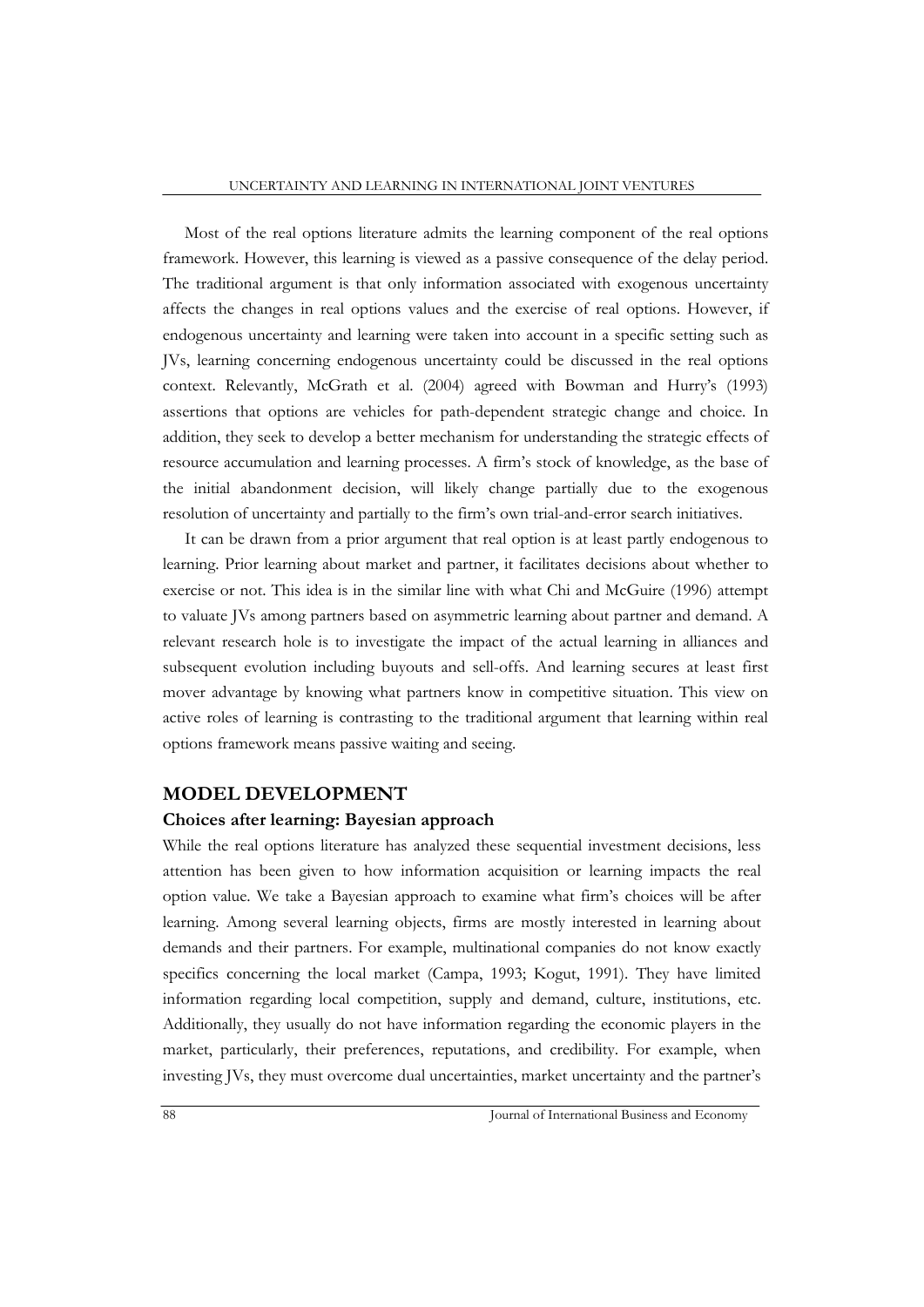#### SANGCHEOL SONG

behavioral uncertainty. In this context, learning and adaptation are the most important activities of a multinational corporation (Chi and McGuire, 1996; Doz, 1996). Here demand is one source of exogenous uncertainty, while the partner is a source of endogenous uncertainty. This information flow can be performed either passively or actively, and is influenced by the focal firm's absorptive capacity or ability to perceive and process external information. The organization's accumulated learning not only provides it with capabilities that give preferential access to opportunity, but it also influences sense making and the recognition of shadow options (Bowman and Hurry, 1993).

However, in reality, these market demands and partner characteristics are likely to be known to the MNC retroactively (Teece, 1987; Chi and McGuire, 1996). It indicates that the MNC cannot acquire relevant information far enough in advance of undertaking a JV, instead waiting for some extended period of joint operation (Chi, 1994). Therefore, an MNC's decisions made following the initial investment are likely to be based on Bayesian thinking. On the condition that an MNC actually knows the local demand for their product and how capable and credible partner is, they will make subsequent decisions by weighing the values of various options such as divesting, searching for another partner, acquiring, or waiting. This point is in line with the argument that a JV gives an MNC more flexibility in their investment decisions than other organizational forms. As the collaboration progresses, the valuation of the JV is susceptible to learning more about the market's response to the venture's product and the extent to which their independently held assets complement those of the venture (Chi, 2000).

After the initial investment (time 1), MNCs are supposed to decide on next actions (time 2): waiting (i.e., maintaining the status quo), exercising (i.e., acquiring the local partner's share), or giving up (i.e., selling its own interest to the local partner or another partner) (Chi and McGuire, 1996; Chi, 2000). Here exercising the options means increased acquisition of the partner's share. Since the firm has learned about the local economic environment from its initial investment (and possibly from its partner), the ex-ante risk associated with this investment opportunity is lower. If this is the case, initial partnering with a local firm may not provide the same level of benefits as in the initial investment in terms of risk reduction and learning about the environment (Chi and McGuire, 1996; Chi, 2000). However, it is worth noting that a reduction in the MNCs' need for their partner does not always mean that the foreign partner will acquire the JV business or establish a subsidiary (Inkpen and Beamish, 1997; Folta and Miller, 2002). As the foreign partner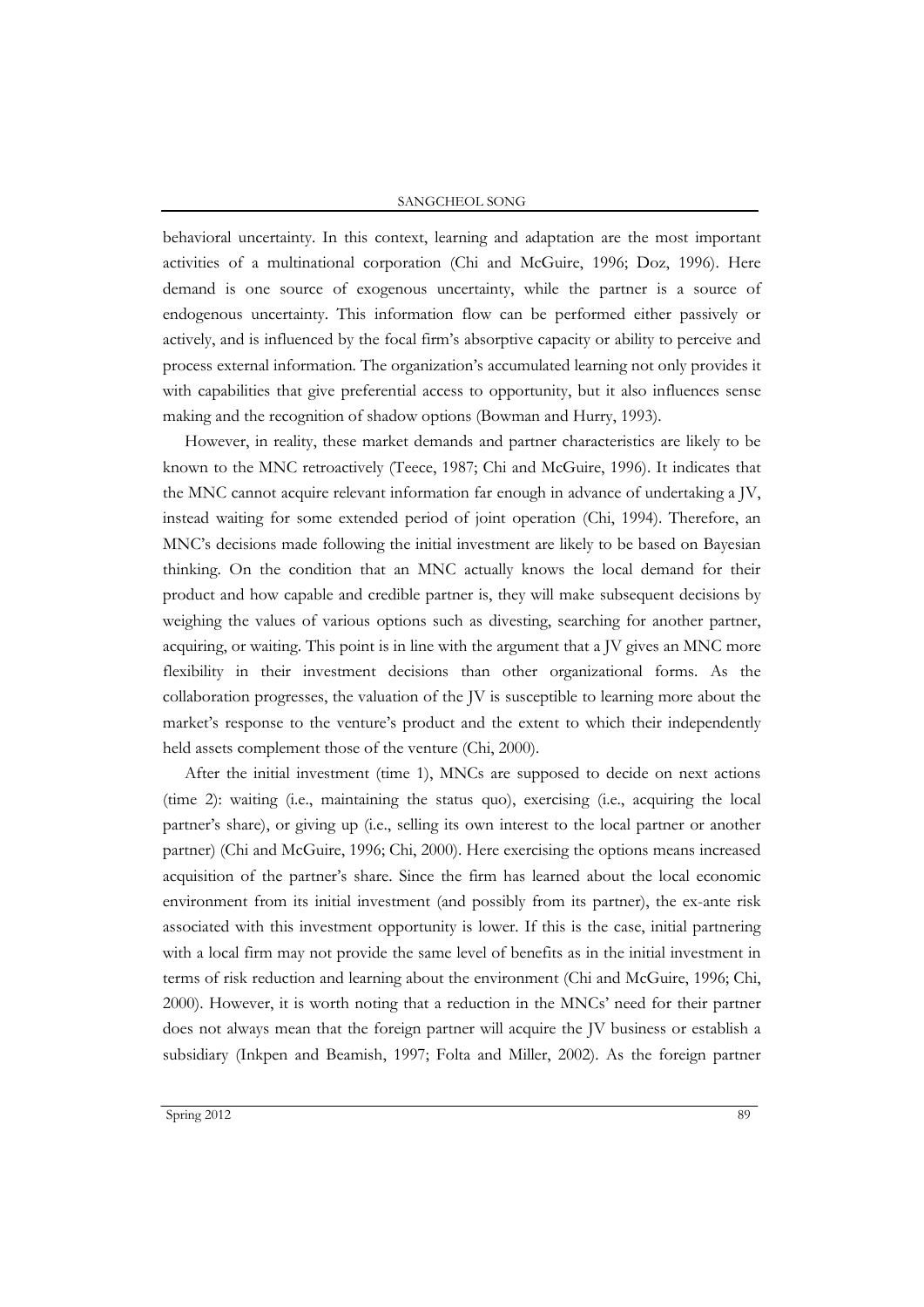increases its local knowledge various outcomes are possible. For instance, as the foreign partner learns about local market realities it may decide to withdraw from the market. In contrast, the foreign partner may seek a more prominent role in the management of the JV (Chung and Beamish, 2010; Inkpen and Beamish, 1997).

Here decision-making among various choices would depend on what the MNC learns regarding market demand and its partner's capability and credibility. If the MNC learns that its partner is both trustworthy and capable and there is significant market demand for their product, then waiting or acquiring would be optimal (cell 1 in Figure 2). Maintaining the JV or acquiring partner's share will be valuable in this case. According to real options logic, purchasing the partner's shares in a JV is analogous to exercising the call option the firm acquired via the initial joint ventures investment. For example, full-scale acquisitions buy the underlying securities of a target market. In contrast, if an MNC learns that its partner is untrustworthy or incapable and that market demand is insignificant, they attempt to divest (cell 4). In this case, the MNC cannot gain any advantage from the JV, and may not need to wait any longer. If only one of either market or the partner is favorable to the MNC, they retain various alternatives. If market demand is significant but the partner is not trustworthy and incapable, the MNC can acquire partner's share or search for another partner (cell 2). In this case, the MNC can keep or end the present JV, then begin with a new JV. On the other hand, if the partner is trustworthy and capable but market demand is insignificant, then the MNC can divest. Alternatively they attempt to continue the present JV by modifying their product, nurturing new market demand (cell 3 ).

|                  |                                 | Partner Characteristics        |                                 |
|------------------|---------------------------------|--------------------------------|---------------------------------|
|                  |                                 | Trustworthy/<br>Capable        | Not Trustworthy/<br>Not Capable |
| Market<br>Demand | Significant<br>Demand           | 1. Maintain/<br>Acquire        | 2. Find New Partner/<br>Acquire |
|                  | $Non-$<br>significant<br>Demand | $3.$ Divest/<br>Modify Product | 4. Divest                       |

**Figure 2: A Conceptual Model about Optimal Investment Decisions**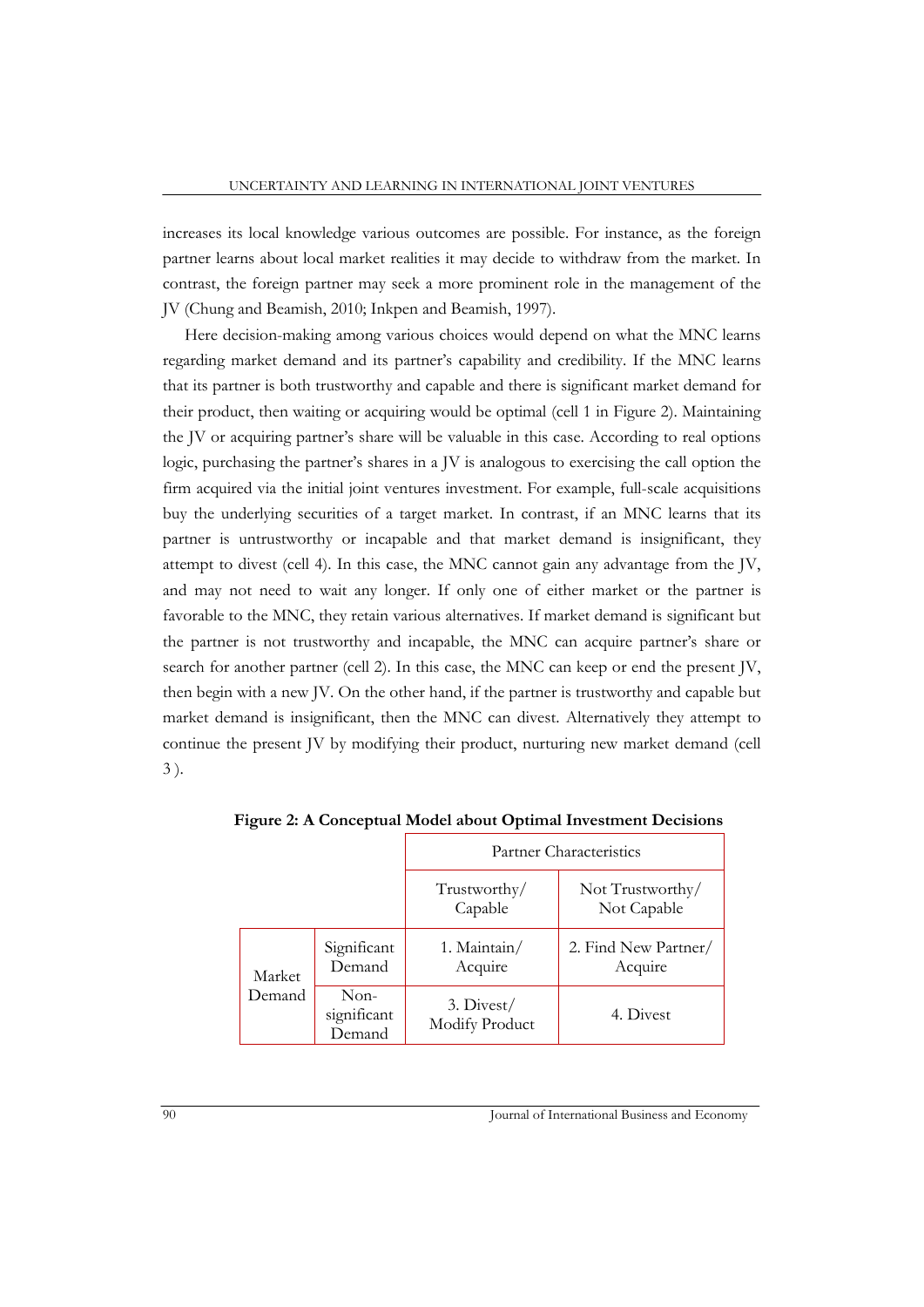# **MODEL APPLICATION**

#### **An application: formal vs. informal institution in foreign countries**

Environmental uncertainty, in terms of its impact on value and/or cost of investments or exchanges, has taken several forms in the extant literature on transaction cost economies, real options views, and so on. It is characterized in the unique institution of an economy. Regarding the relationship between institution and uncertainty, it is expected that formal institution, such as politics and economics, is associated with exogenous uncertainty (not resolved by firms' effort), while informal institution, such as culture, is associated with endogenous uncertainty (resolved by firm's learning). However, two dimensions have been so far dealt with independently or with one controlled in relevant study. Instead, it is necessary to look into some interactions (e.g., contrasting or positive relationships) between two types of uncertainty in that two types of institution are interacted with each other. Culture influences firms' preference for flexibility because it has a bearing on the level of perceived endogenous uncertainty and filters the perceptions of exogenous uncertainty. Few previous research have explicitly examined how national culture influences the desire for flexibility (e.g., maintaining equity collaborations) or the willingness to commit (e.g., partner acquisition or dissolution) (Folta and Ferrier, 2000). This point adds an extension to the controversy over commitment versus flexibility.

For foreign firms, this unique characteristic of formal and informal institution is attributed to the source of exogenous uncertainty and endogenous uncertainty each, under which they have to make their strategic decisions. Among the foremost and important ones, the choice of commitment and flexibility is at their near hand. If they commit themselves, foreign firms are expected to take advantage of new opportunities at their disposal. However, they will also have to take subsequent risks (e.g., irreversibility) in that their investment could be locked in potential instability of local politics and economics. By contrast, flexibility consideration could be adopted in this context. In specific, real option logic argues that firms make option-like investments specifically under high uncertainty. Here uncertainty means in specific exogenous uncertainty, which is not resolved by firms' efforts. And these exogenous uncertainties come mainly from formal institution. Economic and political risks are two representative examples of this kind. According to the real option logic, foreign firms are predicted to enter a market by low-involvement (e.g., minority IJVs or M&As) at first. Regarding the impact of exogenous uncertainties in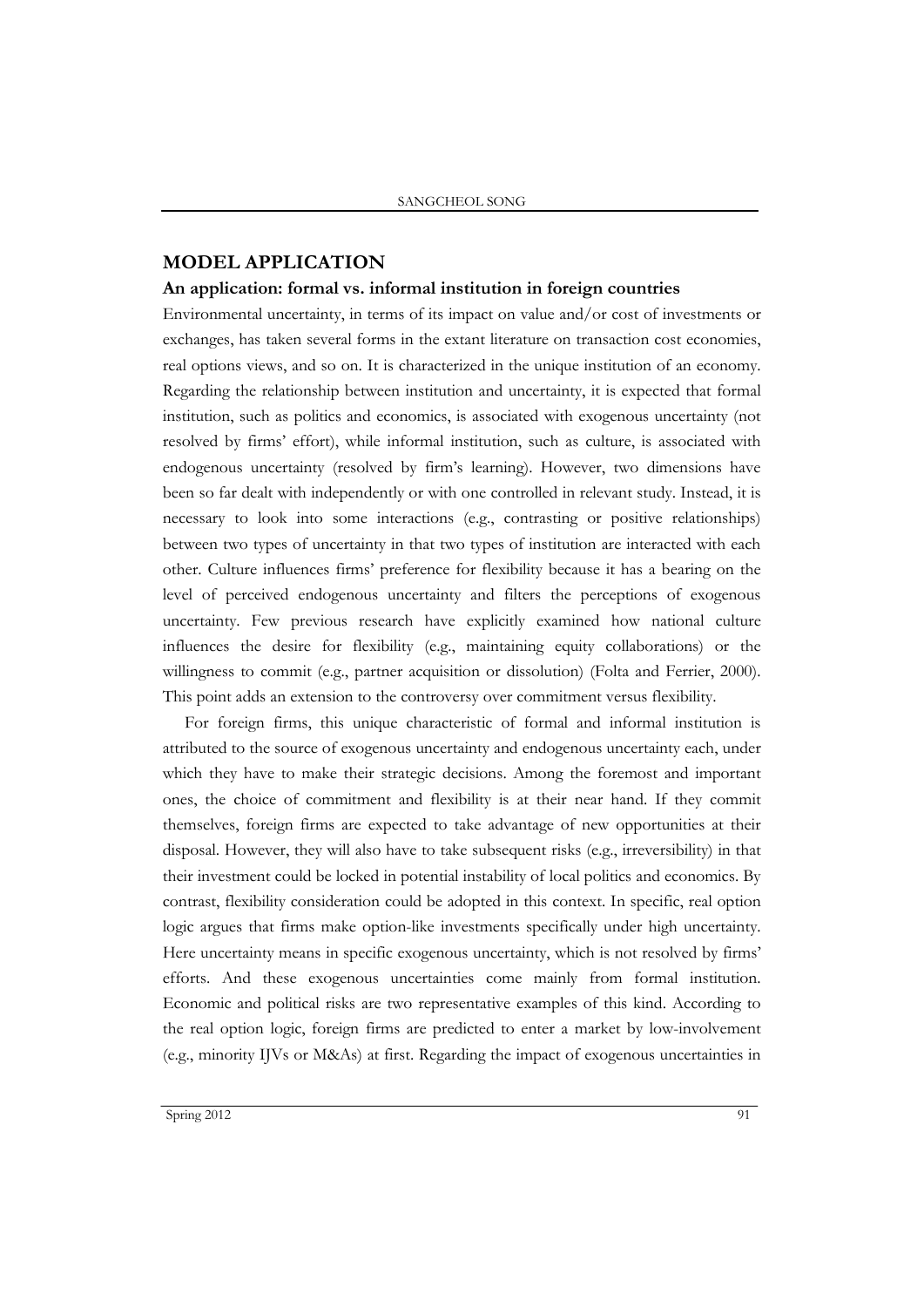different cultures, it is expected that real option logic would be valid in low cultural distant areas. Meanwhile, in high cultural distant areas, a tradeoff would exist between flexibility and commitment.

#### **DISCUSSION AND CONCLUSION**

In spite of a volume of research, controversies remain regarding the relationship among learning, real options, and uncertainty types. This study analyzes these controversies and attempts to suggest parsimonious models for testing and resolving them. Learning is regarded as the most important objective of JVs. In specific, learning about market demand to JV products and the partner's capability and credibility are key factors affecting the future of a JV. In the initial stages, a JV can be adopted as a hybrid form between the market and hierarchy. According to the real options perspective, it gives the focal firms' flexibility that allows the firms opportunities to make subsequent decisions after the conditions of uncertainty and new opportunities. In the process, what they learn about the market and their partner is expected to influence the next actions the firms undertake. In this paper based on key concepts of the real options perspective we propose various strategic options that the firms use in making optimal choices. On the condition that firms learn more regarding market demand and partner characteristics after a period of actual management, they retain their current JV business, acquire the partner's interest, or search for alternatives including another partner or new market demand. Taking these endogenous and exogenous factors into account, real options theory provides some explanation of firms' decisions regarding optimal investment modes. This article therefore makes some academic contributions by adopting the real options perspective, and additionally suggests a conceptual framework explaining firms' flexible choices under the Bayesian approach.

While the value of having flexibility in investments has now been widely studied in the real options literature, the learning involved in keeping and managing real options investments has not received much attention. Although the option to defer and learn is an important type of flexibility, the role of learning within the real options framework is still unclear. We find three key issues relevant to the role of learning in real options logic: (1) understanding the reasons and conditions under which firms would want to learn at cost, since in real options theory, learning matters for resolving endogenous uncertainty, but does not matter for resolving exogenous uncertainty, (2) identifying the conditions that make it possible to learn at low cost under high uncertainty, and (3) determining the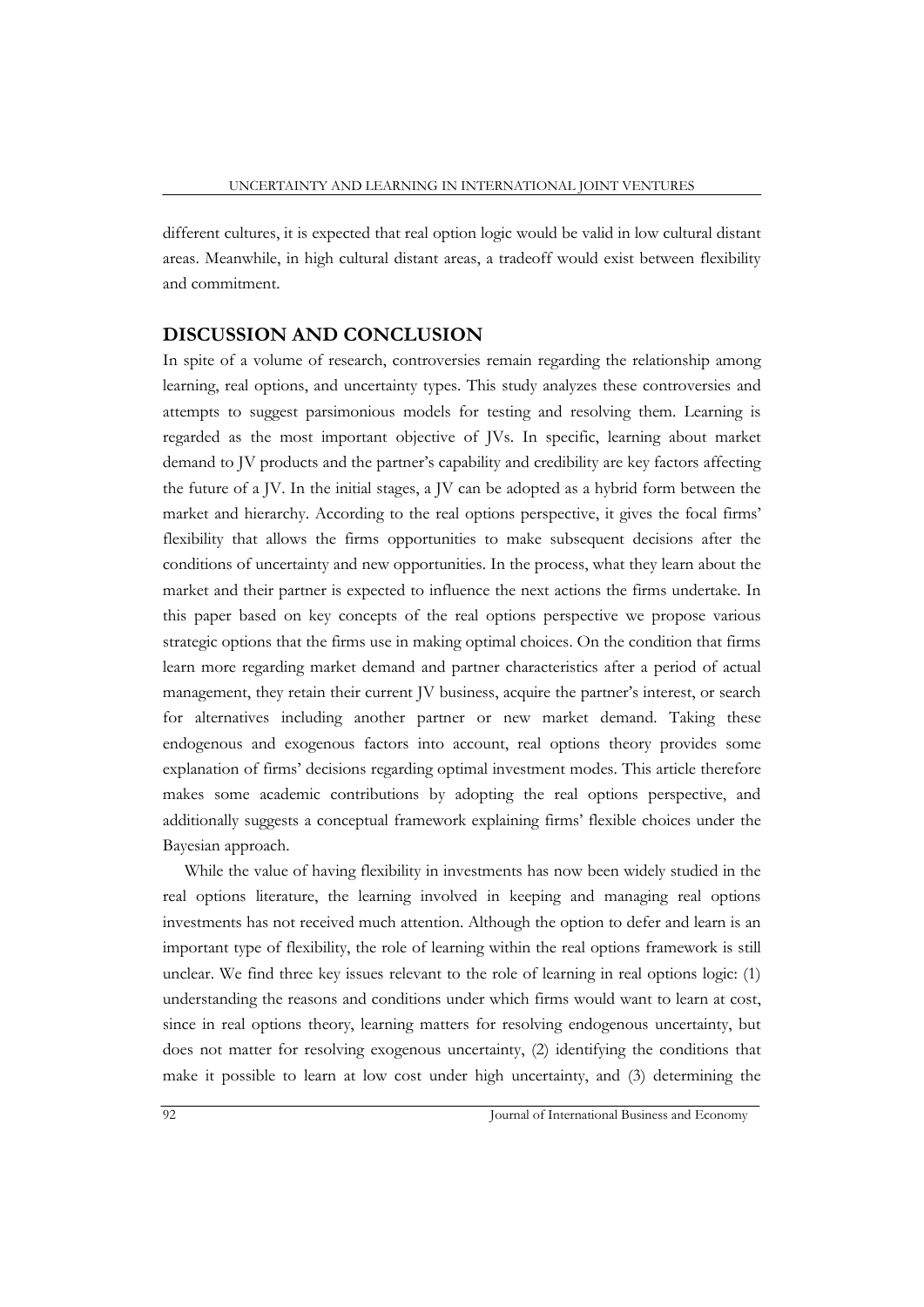timing of learning under which decision makers would want to exercise the uncertaintyreducing learning option, even in the existence of a tradeoff between cost of learning and quality of information.

In regards to the uncertainty types and conditions of valuable learning option, Grenadier and Malenko (2010) examined the optimal timing of investment by focusing on the case in which uncertainty about past shocks comes from a firm's inability to distinguish between temporary and permanent shocks to the cash flow process. They extended the standard Brownian uncertainty driving traditional real options models with additional Bayesian updating (or learning), and showed that this gives rise to two different real options embedded in investment: the waiting option as in traditional real options literature, and a learning option  $-$  i.e., the option to learn more about the nature of past shocks. In this case, we expect that what is learned in time I influences specific decisions at time II. A relevant research topic for future research is, for example, to investigate the impact of the actual learning in alliances and subsequent decisions such as buyouts and sell-offs. In competitive situations, learning is likely to help to secure, at the very least, first mover advantages by knowing what partners know. Nevertheless, it is also expected that costs of learning are non-trivial under high uncertainty. Therefore, when considering the optimal timing for learning, the firm faces a tradeoff situation. On the one hand, by delaying the learning activity, the firm postpones the cost of learning as well, but, on the other hand, the delay increases the probability that learning will reveal information that would have been more beneficial if received earlier.

It will be also interesting to identify the conditions under which it would be possible to learn at low cost under high uncertainty. Prior international business studies suggest that governance modes can affect the relative opportunity cost of learning. For example, the opportunity costs of learning associated with alliances are likely to differ under different contexts. We posit that controlling for other strategic benefits and costs of alliances, alliances in highly concentrated industries will create higher opportunity costs of learning than those in less concentrated industries. In addition, it will be valuable to test our ideas empirically using mathematical or statistical models built using the reference of a financial options pricing model. It is worth evaluating the explanatory power between transaction cost theory and real options theory, based on the level of these two uncertainties. For example, transaction cost economics also considers uncertainty and irreversibility of international investments (e.g., Anderson and Gatignon, 1986). Drawing on transaction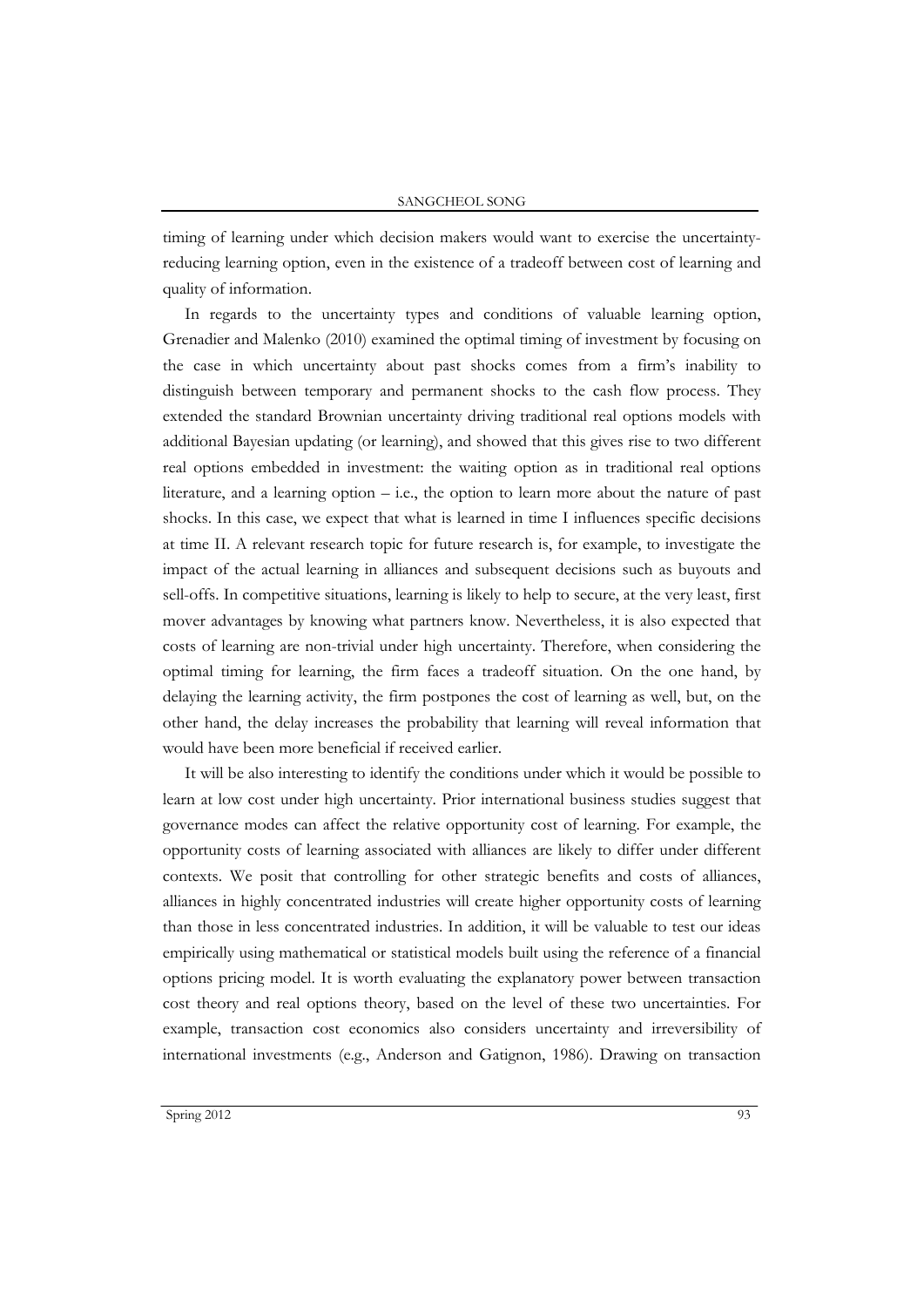costs logic, international researchers have traditionally stressed that such investments allow firms to extend their borders to overseas locations through internalization of key transactions (Buckley and Casson, 1998; Dunning, 1981). Uncertainty is viewed primarily as a source of transaction costs, and implies the need to minimize them through internalized control (e.g., higher ownership). Transaction cost economics does not, however, fully recognize potential opportunities embedded in uncertainty nor fully value managerial flexibility in adjusting investment decisions in response to the revelation of uncertainty. A real options lens can suggest ways to structure international investments in order to reduce transaction costs under uncertainty. It will be interesting to compare the conditions whereby commitment is oriented at the expense of flexibility or vice versa.

#### **REFERENCES**

- Adner, R. and D. A. Levinthal. 2004a. What is not a real option: Considering boundaries for the application of real options to business strategy. *Academy of Management Review* 29: 74–85.
- Anderson, A. and H. Gatignon. 1986. Modes of foreign entry: A transaction cost analysis and propositions. *Journal of International Business Studies* 17 (3): 1–26.
- Adner, R. and D. A. Levinthal. 2004b. Real options and real tradeoffs. *Academy of Management Review* 29: 120–126.
- Barney, J. B. and W. H. Lee. 2000. Governance under uncertainty: Transaction costs, real options, learning, and property rights. Presentation paper at Academy of Management.
- Bowman, E. H. and D. Hurry. 1993. Strategy through the options Lens: An integrated view of resource investments and the incremental choice process. *Academy of Management Review* 184: 760–782.
- Buckley, J. P. and M. Casson. 1998. Models of multinational enterprise. *Journal of International Business Studies* 29 (1): 21–44.
- Campa, J. 1994. Multinational investment under uncertainty in the chemical processing industries. *Journal of International Business Studies* 25 (3): 557–578.
- Chi, T. 1994. Trading in strategic resources: Necessary conditions, transaction cost problems, and choice of exchange structure. *Strategic Management Journal* 15 (4): 271– 290.
- Chi, T. 2000. Option to acquire or divest a joint venture. *Strategic Management Journal* 21: 665–687.
- Chi, T. and D. J. McGuire. 1996. Collaborate ventures and value of learning: Integrating the transaction cost and strategic option perspectives on the choice of market entry modes. *Journal of International Business Studies* 27 (2): 285–307.
- Chi, T. and A. Seth. 2002. Joint ventures through a real options lens. In F. J. Contractor and P. Lorange, editors, *Cooperative strategies and alliances*. Amsterdam, The Netherlands: Elsevier Science.
- Chung, C. C. and P. W. Beamish. 2005. Investment strategy and expatriate strategy during times of economic crisis. *Journal of International Management* 11 (3): 331–355.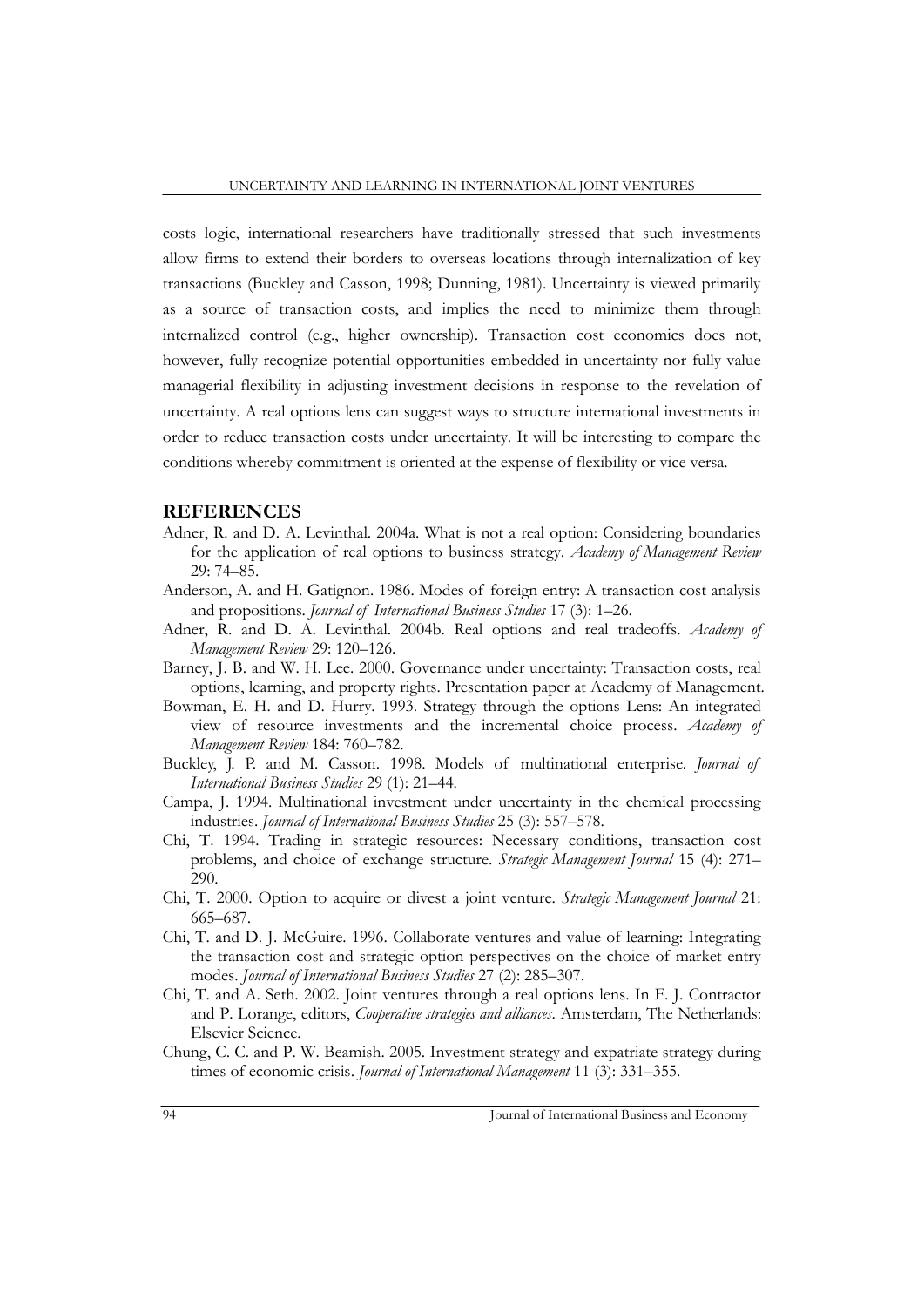- Chung, C. C. and P. W. Beamish. 2010. The trap of continual ownership change in international equity joint ventures. *Organization Science* 21: 995–1015.
- Chung, C. C., S-H. Lee., P. W. Beamish., and T. Isobe. 2010. Subsidiary expansion/contraction during times of economic crisis. *Journal of International Business Studies* 41 (3): 500–516.
- Cuypers, I. R. P. and X. Martin. 2007. Joint ventures and real options: An extended perspective. *Advances in Strategic Management* 24: 107–148.
- Cuypers, I. R. P. and X. Martin. 2010. What makes and what does not make a real option? A study of equity shares in international joint ventures. *Journal of International Business Studies* 41: 47–69.
- Dixit, A. K. and R. S. Pindyck. 1994. *Investment under uncertainty*. Princeton, New Jersey: Princeton University Press.
- Doz, Y. 1996. The evolution of cooperation in strategic alliances: Initial conditions or learning processes?. *Strategic Management Journal* 17: 55–83.
- Dunning, J. 1981. *International production and the multinational enterprise*. London: George Allen and Unwin.
- Folta, T. B. 1998. Governance and uncertainty: The tradeoff between administrative control and commitment. *Strategic Management Journal* 19: 1007–1028.
- Folta, T. B. and W. J. Ferrier. 2000. The effect of national culture on partner buyouts in cross-border biotechnology alliances. *Journal of High Technology Management Research* 11 (2): 175–198.
- Folta, T. B. and K. Miller. 2002. Real options in equity partnerships. *Strategic Management Journal* 23: 77–88.
- Grenadier, S. R. and A. Malenko. 2010. A Bayesian approach to real options: The case of distinguishing between temporary and permanent shocks. *Journal of Finance* 65 (5): 1949–1986.
- Gulati, R. and H. Singh. 1998. The architecture of cooperation: Managing coordination costs and appropriation concerns in strategic alliance. *Administrative Science Quarterly* 43 (4): 781–814.
- Inkpen, A. C. and P. W. Beamish. 1997. Knowledge, bargaining power, and the instability of international joint ventures. *Academy of Management Review* 22 (1): 177–202.
- Kogut, B. 1991. Joint ventures and the option to expand and acquire. *Management Science* 37: 19–33.
- Kogut, B. and N. Kulatilaka. 1994. Operating flexibility, global manufacturing, and the option value of a multinational network. *Management Science* 40: 123–139.
- Kogut, B. and N. Kulatilaka. 2001. Capabilities as real options. *Organization Science* 12 (6): 744–758.
- Kumar, M. V. S. 2005. The value from acquiring and divesting a joint venture: A real options approach. *Strategic Management Journal* 26 (4): 321–331.
- McDonald, R. and D. Siegal. 1986. The value of waiting to invest. *The Quaterly Journal of Economics* 101 (4): 707–728.
- McGrath, R. G., W. J. Ferrier, and A. L. Mendelow. 2004. Real options as engines of choice and heterogeneity. *Academy of Management Review* 29 (1): 86–101.